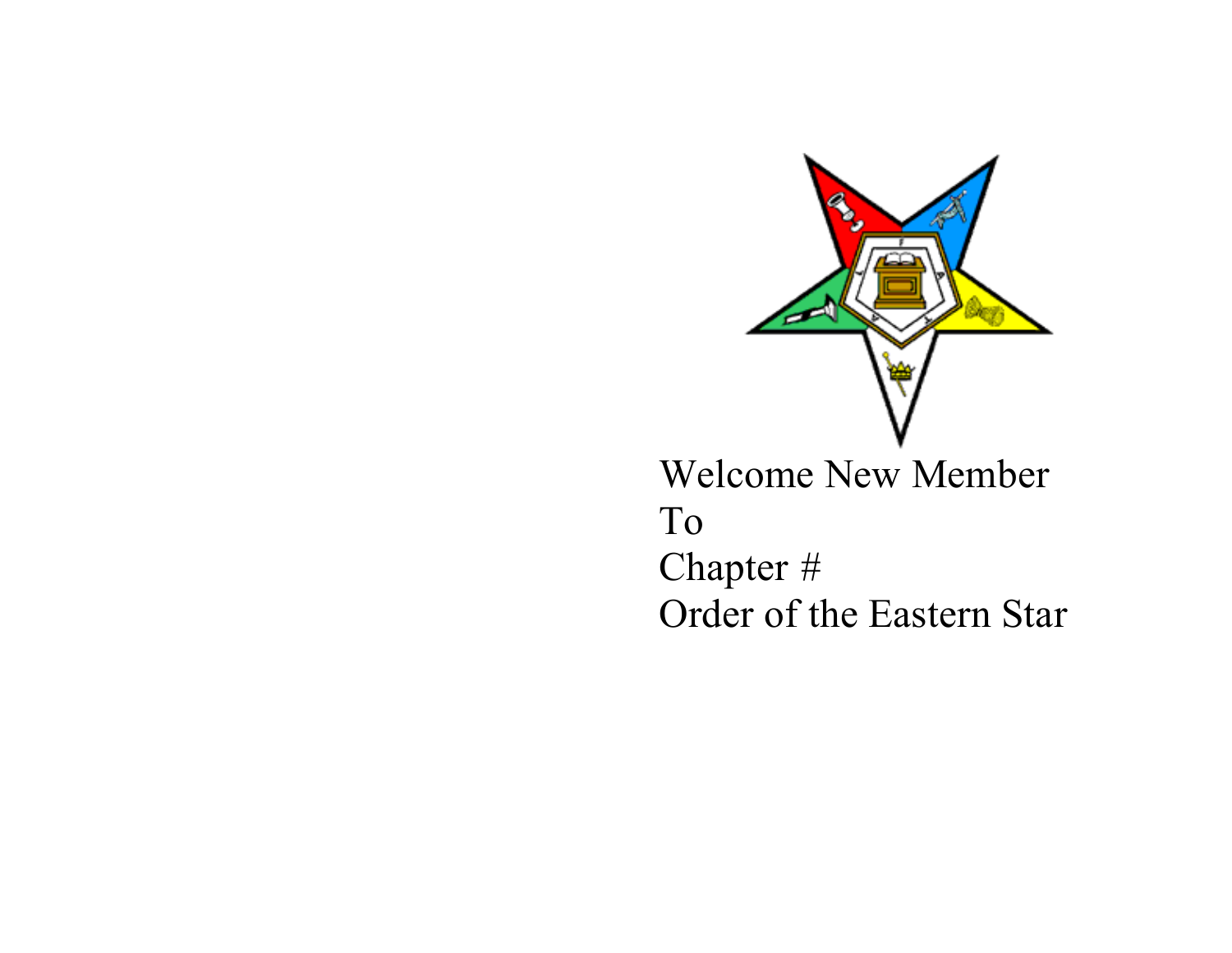# Welcome to our New Member(s)

We are so happy to have you in this organization. Each Chapter's meetings are interesting and fun. In order to get the most out of your membership, we encourage you to attend meetings, enjoy the social events and assist with projects. Get to know your Sisters and Brothers and stay involved. If you give to the order your best, it will come back to you ten fold!

Our meetings are held on the of each month at

We hope that this orientation booklet will help you to understand what is going on and what is being discussed at these meetings.

.

# Star love,

Members of Chapter #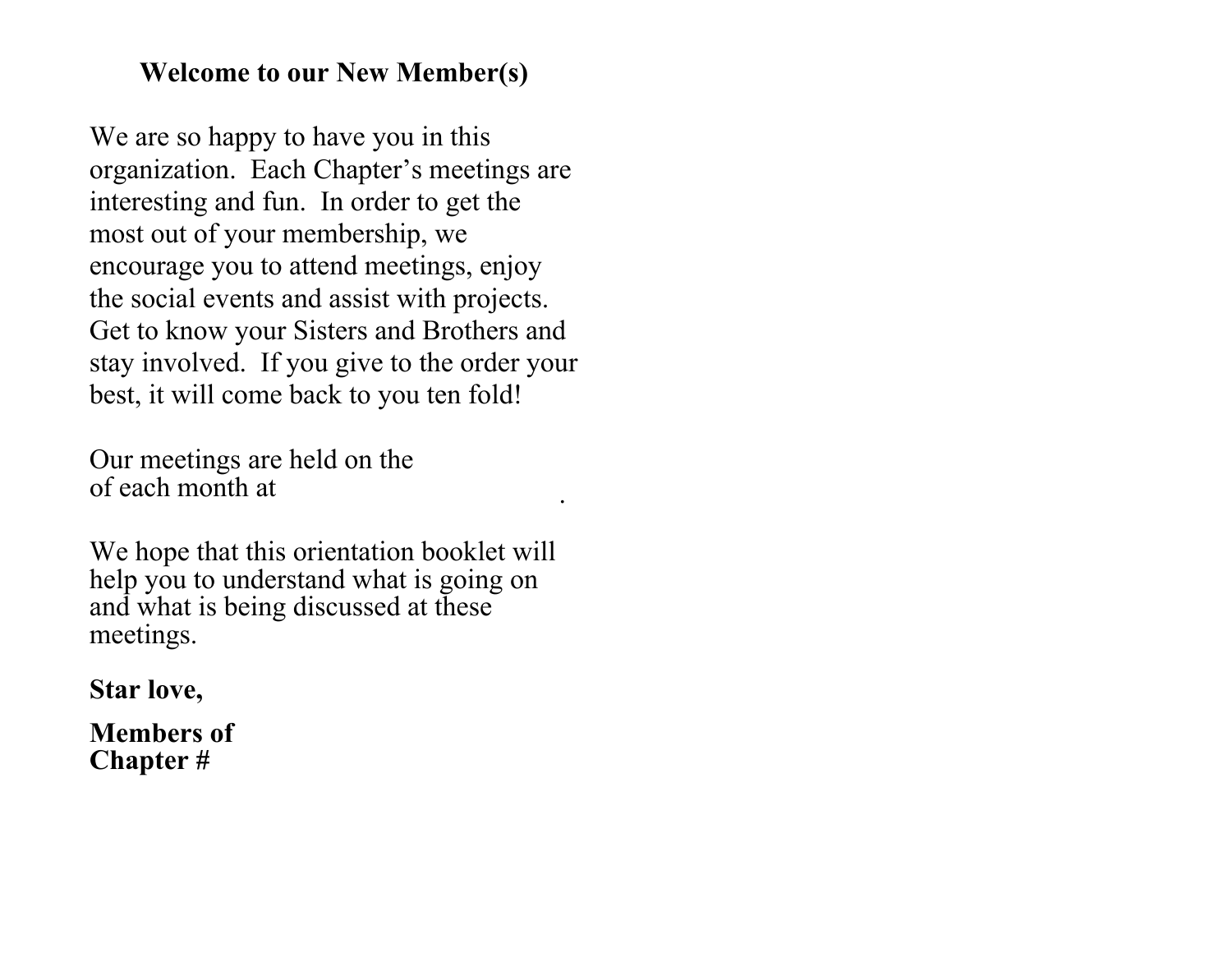# **Table of Contents**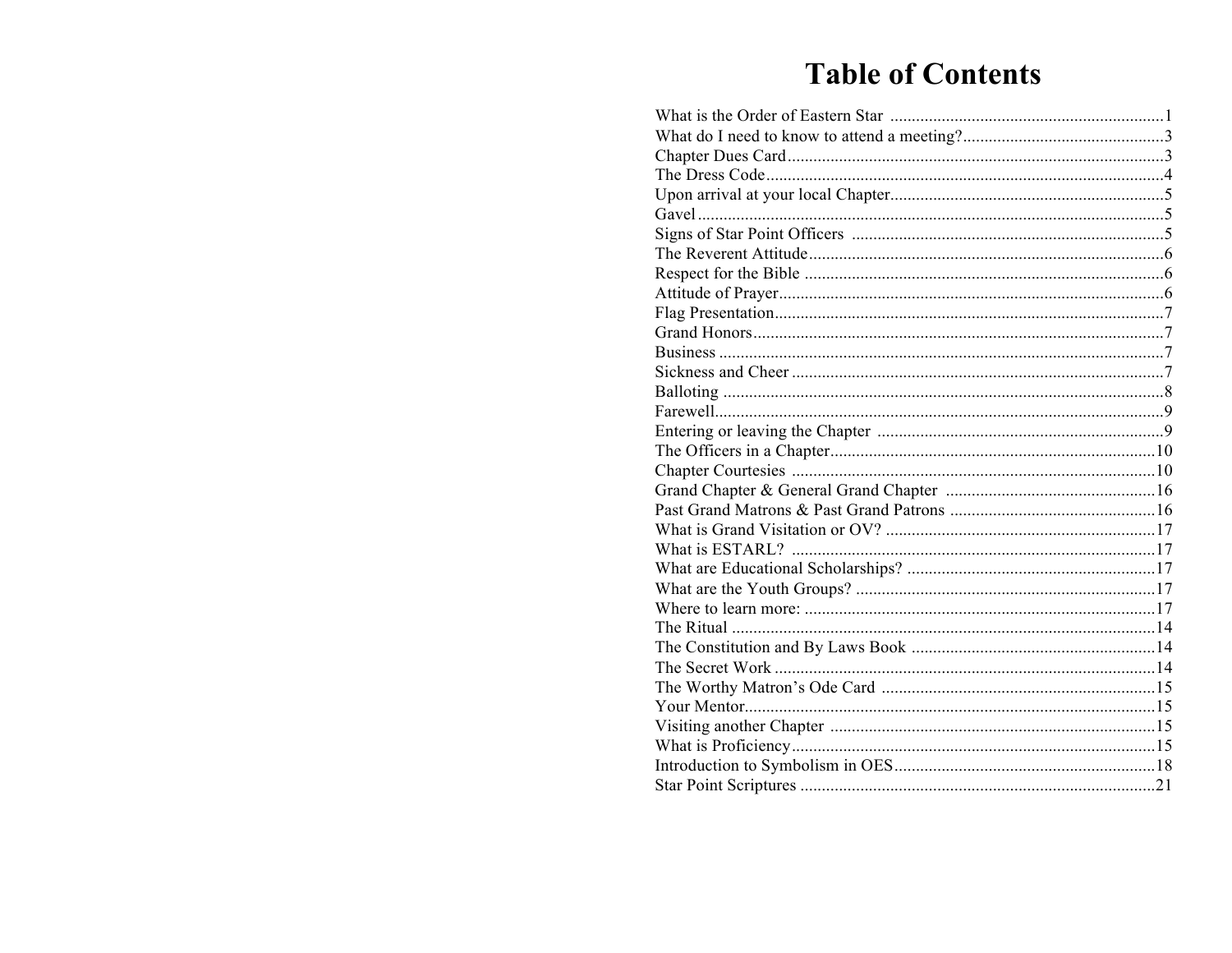#### WHAT IS THE ORDER OF THE EASTERN STAR?

Someone may ask no matter who you are What is the Order of the Eastern Star?

If you've been a member for a while or so, There are just a few facts you may want to know.

We belong to an Order, the largest of its kind, A fraternity in which men and women you will find

Its members are found in every corner of the globe, And each is part of the great Masonic fold.

.

Our purpose is to inspire good; it's that simple and plain; The tenets of truth, charity, loyalty and kindness we train.

Charitable and benevolent projects are the things we do To help friends in need and to see their troubles through.

Our principles are based on Biblical days But in no way conflict with our religious ways.

We have lots of fun, too, as everyone should, Meeting and traveling and working for good.

And because of our goals, we develop a bond For each member, one to another, we become very fond.

This is an Order like no other you will find, A chance to do good for your fellow mankind.

--Author Unknown—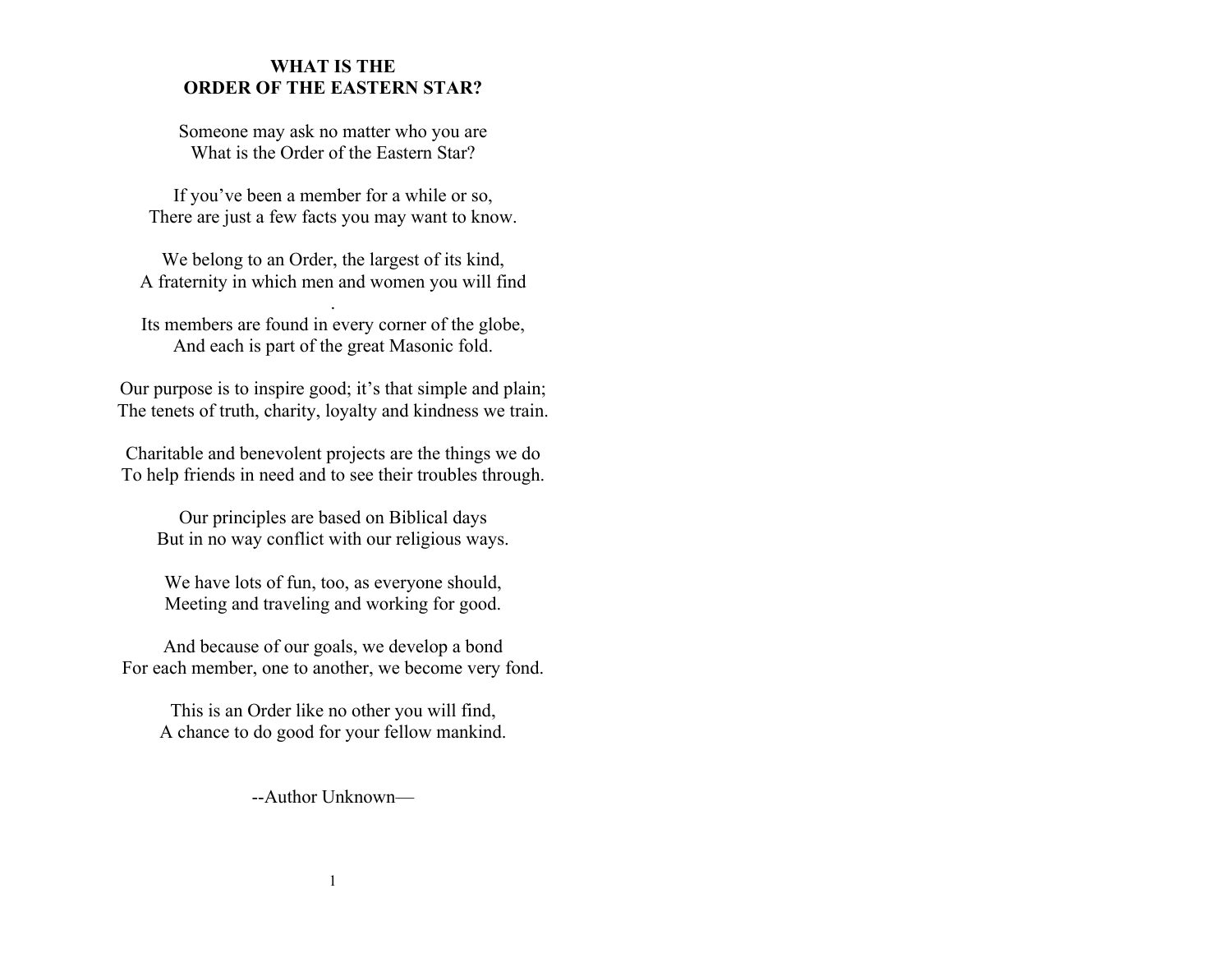## Star Point Info & Scriptures

## Adah – Judges 11.30-31, 34-35

Color is blue and symbolizes Fidelity Emblem: Sword and Veil united Flower: Violet \* Open Bible

## Ruth –Ruth 2:16-17; 2:1-2.5

Color is yellow and symbolizes Constancy Emblem: Sheaf Flower: yellow Jessamine \* Lily of the Valley

## Esther – Esther 2:17, 20; 5:1-3

Color is white and symbolizes Light, Purity, and Joy Emblem: Crown and Scepter united Flower: White Lily \* the Sun

#### Martha – St John 1:3-4, 20,22-26

Color is green and symbolizes Hope & Immortality Emblem: the Broken Column Flower: Fern \* the Lamb

## Electa – I John 4:7-8, 17-21; II John 1:1-5

Color is red and symbolizes Fervency Emblem: The Cup Flower: Red Rose \* the Lion

## GIVE TO THE ORDER THE BEST YOU HAVE, AND THE BEST WILL COME BACK TO YOU!

## Welcome Sisters and Brothers to the Wonderful World of Eastern Star

You have been initiated into your Chapter with the beautiful stories of the heroines of our order. A friend in whom you trusted walked beside you to let you know that in this Chapter you will have friends to stand by you in your journey of life.

## What is the Order of the Eastern Star?

You are now a member of the largest fraternal organization in the world for both women and men. Its members are comprised of men who are Master Masons and women with specific Masonic relationships. It encircles the earth with over 10,000 chapters in the United States, Canada and 18 other countries. Several chapters form a state organization - a Grand Chapter. Most Grand Chapters are under the jurisdiction of the General Grand Chapter.

A deep fraternal bond exists between the members. It is brought about through high principles exemplified in our daily lives, which make us near and dear to each other.

Eastern Star is a social Order comprised of persons with religious convictions and spiritual values, but it is NOT a religion and is neither secret nor political. Our spiritual symbol is the "Star of Bethlehem." Thus, the fivepointed Star is our accepted emblem. Our initiation is symbolic of the road of life. You have heard the words of our teachings, Obligation, and laws. However, it will be beneficial to you to hear them again, with explanation, in order to thoroughly understand our ritualistic work.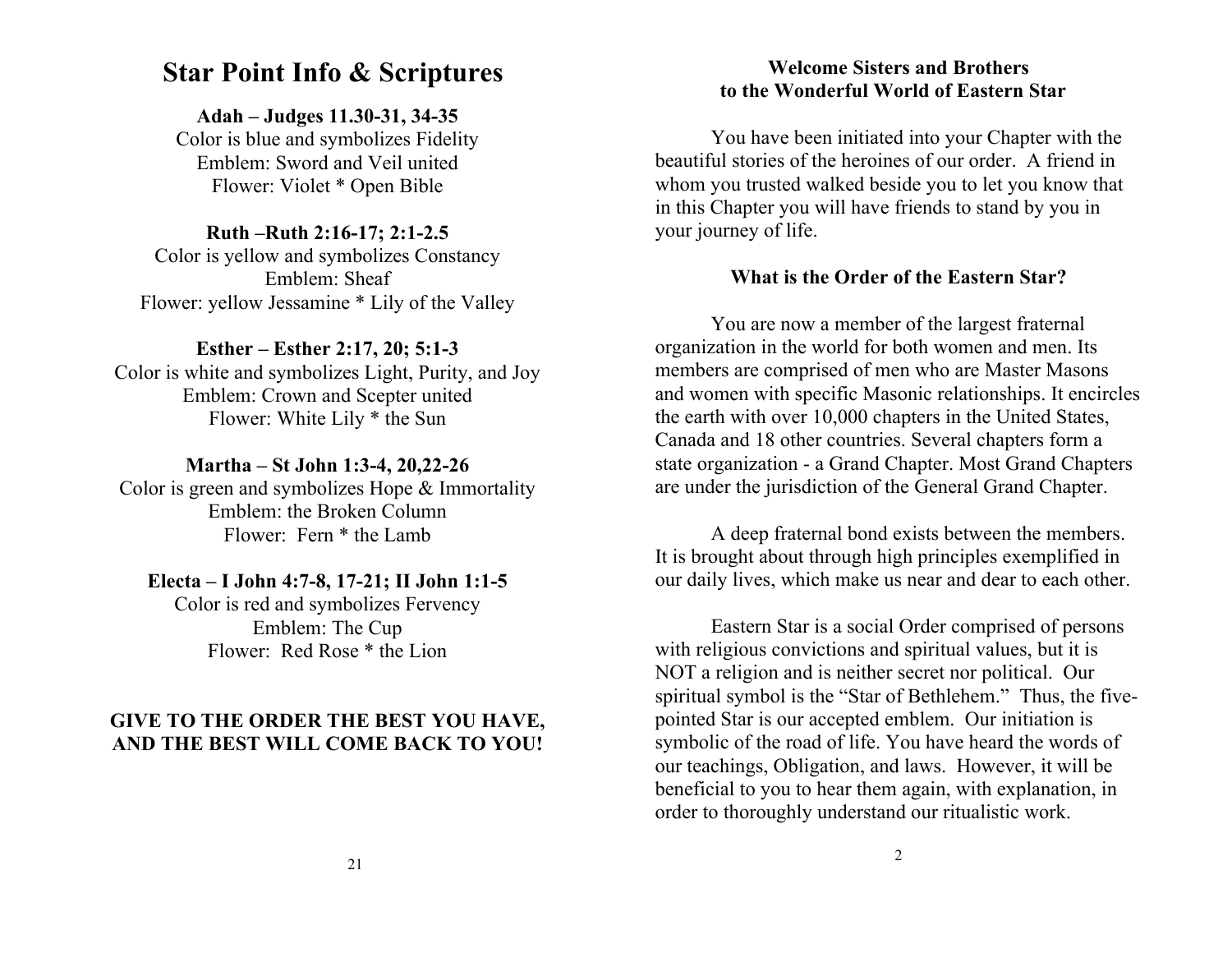While this is an Order composed of people of spiritual convictions, it is open to all faiths. The personal welfare of our members is vital to all our Stars and it is considered a privilege to help one another whenever we can. It is a social order of members with sincere and purposeful objectives. As a member of the Order of the Eastern Star, you will join dedicated men and women who sincerely reflect the spirit of fraternal love and desire to work together on the many projects that benefit mankind throughout the world.

Millions of dollars are raised annually within our membership for numerous projects. Many national and local charities are among the projects supported by our members. Through this fraternal service to humanity, our members strive to build a better, more fulfilling way of life for all.

The following is a guide to assist YOU, as a new and devoted member of our Order of the Eastern Star.

## What do I need to know to attend a meeting?

## Chapter Dues Card

You were presented with a dues card at your initiation. Dues cards are issued when a member pays dues. Please SIGN your dues card when you receive it. It is best if you carry it with you at all times, as you may be asked to show it at special meetings or when visiting another chapter. Dues are payable in advance and are due before December  $31<sup>st</sup>$  of each year. If you are to be an officer, your dues must be paid before you can be installed.

The circling of the Star Points during initiation symbolizes the maze of life in which one can become helpless and lost, without the guidance of The Divine Architect of the Universe. By passing the Altar each time we pass the Bible, the source of wisdom and light, the friend who walks beside the candidate symbolizes the Divine Friend who walks beside us, and teaches us that each Sister and Brother is ready at all times to comfort and sustain those who need them.

We stand while the Officers make the entering march, and remain standing until seated by the Worthy Matron, because the entrance of our Officers symbolizes the opening of our Chapter for the honor of God, for our instruction and for the good of our fellow-man.

The five flowers represent the five outstanding virtues of womanhood –

- $\blacklozenge$  The Violet of Adah Modesty and Chastity
- $\blacklozenge$  The Yellow Jasmine of Ruth Sweetness
- $\blacklozenge$  The White Lily of Esther Humility
- $\blacklozenge$  The Fern of Martha Godliness
- $\blacklozenge$  The Red Rose of Electa Courage to right wrongs

You can purchase books and literature on symbolism from the Grand Chapter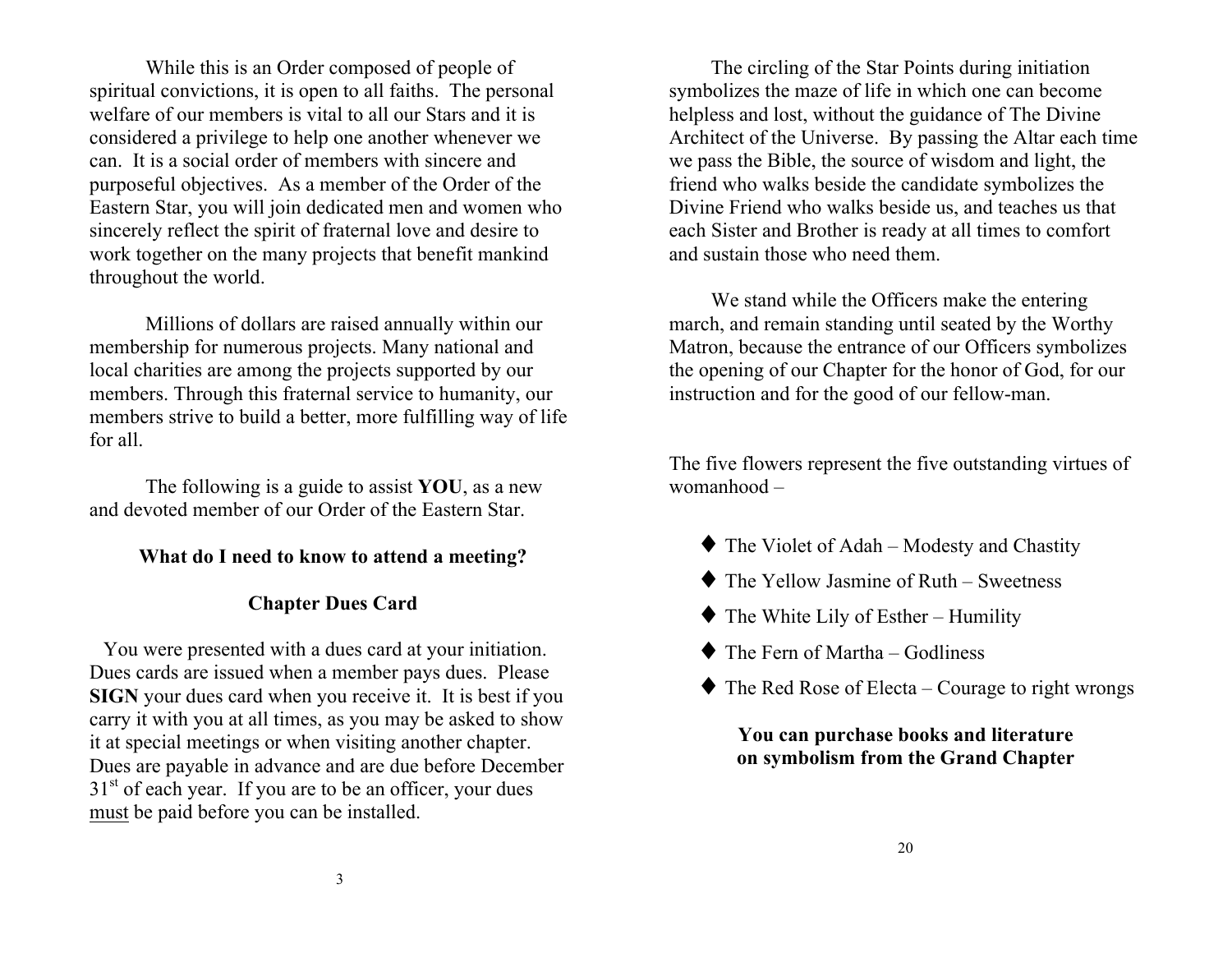The Conductress steps back between Ruth and Esther and after the prayer the Chaplain stands between Esther and Martha. The Altar, as a pivotal point makes a complete circle between the Star Points. A circle is a sign of unending life. If they did not step back into their positions the circle would be incomplete, and broken.

> In Revelation 21:16, John tells of seeing "The City Four-Square" the New Jerusalem. The Chapter Room shall be "Four-square", as a symbol of integrity and fair dealing. We turn square corners in marching as a symbol of living four square with God and man.

A triangle is made between the Associate Conductress, Conductress, and the Worthy Matron. A triangle is also made between the Conductress, Associate Conductress and the Associate Matron.

Clasping the closed Bible during initiation is a symbol of secrecy.

It is proper when possible, for the Chapter Room to face East and West. This is a symbol from Masonry, because the Temple at Jerusalem, built by King Solomon, faced the East. East is always a symbol of light. North, from the earliest time of man, has always been considered a place of darkness, lighted only by the North Star.

The Associate Conductress corresponds to John the Baptist; she prepares the way of the Lord. Since candidates must declare their belief in a Supreme Being, and the way must be prepared for the Candidate to get the most out of the initiation. The Conductress symbolizes the Divine Friend who walks besides us through the perilous journey of life.

In opening the Bible we open it to any book and chapter generally near the center of the book.

#### The Dress Code

Female Officers may wear long dresses of the same type and or color at the request of the Worthy Matron. Male officers usually wear dark suits or Tuxedos. Officers may dress more formally for special meetings such as official visits, initiations and installation of Officers. Other Female members who are not officers may wear dresses of appropriate length, or skirt and blouse. Pants are only worn at casual functions and practices (preferably no jeans).

Men should wear a dark suit when the ladies are in formals. When it isn't a formal meeting, a sport's coat and slacks are fine. In warmer weather more casual dress may be allowed. The incoming WM will advise on what she prefers.

These are suggested attire. Should you be unable to conform, do not hesitate to attend the meetings of your chapter. Perhaps after work, time will not permit you to go home and change. Your chapter would prefer that you attend in your "work clothes" rather than stay away because of suggestions about attire.

Members are not permitted to wear hats or gloves. In Eastern Star, a hat is considered symbolically as something between the member and God. A glove is considered something preventing a warm, friendly contact with another member's hand. In the congenial warmth of the chapter, wraps are considered unnecessary; therefore, overcoats, furs, and wraps are not worn.

All of the Dress code mentioned above is a matter of custom. However, should a member show up in pants or need a wrap or headdress, it would be an act of unkindness, and therefore a violation of our obligation, to speak of this custom at such a time. *Only the Worthy Matron should address the issue with the member.*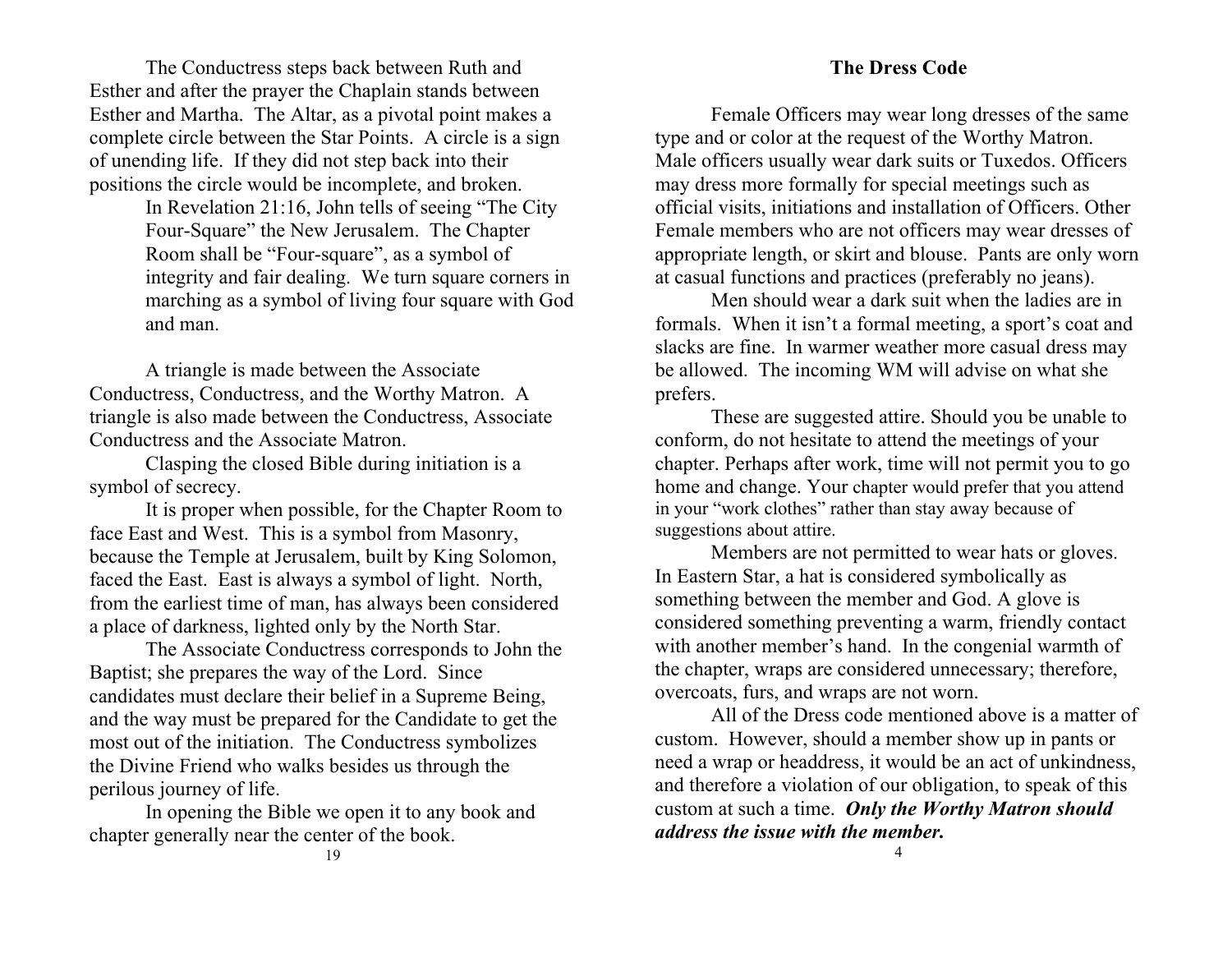## Upon arrival at your local Chapter

You should sign the guest register – located just outside the Chapter room, in what we call the Anteroom. You should also sign the WM guest book. If you are carrying a cellular phone or pager, you should make them silent. You may sit in a chair along the sidelines in the chapter room. As a new member, it is permissible for you to follow along in your ritual while officers perform their work. However, only the designated prompter prompts the officers when needed. When you become an officer, you will want to memorize your work.

#### Gavel

Three raps calls up the entire Chapter Two raps calls up the officers One rap

v Calls the Chapter to order

 $\div$  Seats Chapter when standing

v Completes Opening and Closing

v Completes each order of business Remain standing after the chapter is declared open, even though the gavel is rapped once.

## *Remember stand at three blows and sit down at one blow*.

## Signs of Star Point Officers

Listen to the Secret Work. Study it with your Mentor. Respond by giving the Pass of the Degree when requested by the Worthy Matron.

## Introduction to Symbolism in OES (Excerpts from "Symbolism of the Order of the Eastern Star" Compiled by Mary Katharine Smith, PGM of CA)

\*The Dove and the Olive Branch – a "Symbol" of Peace \*The Lion – a "Symbol" of Courage \*The Eagle – a "Symbol" of Freedom \*Our American Flag – a "Symbol" of Liberty \*The Cross – a "Symbol" of God's love for mankind, in giving His only begotten Son that "Whosoever Believeth in Him Should Not Perish, But Have Everlasting Life."

\*The Altar with the Open Bible is a symbol of God's presence, and the dispensing of His Light. As the sun, our greatest source of light, rises in the East, so shall the Worthy Matron preside in the East as a dispenser of God's light.

A Brother sits at her left, signifying the relationship between the Order of the Eastern Star and the Masonic Brotherhood, Symbolizing the fact that Masonry stands ready to protect those who are worthy of Masonic protection.

We do not pass between the Altar and the East, because the light dispensed from the Holy Bible is broken in so doing, and the Worthy Matron is separated from her source of Divine Light and *guidan*ce.

The Sign of Salutation is made to the Open Bible as a signification of the Light of the Word being spread to all Sisters and Brothers present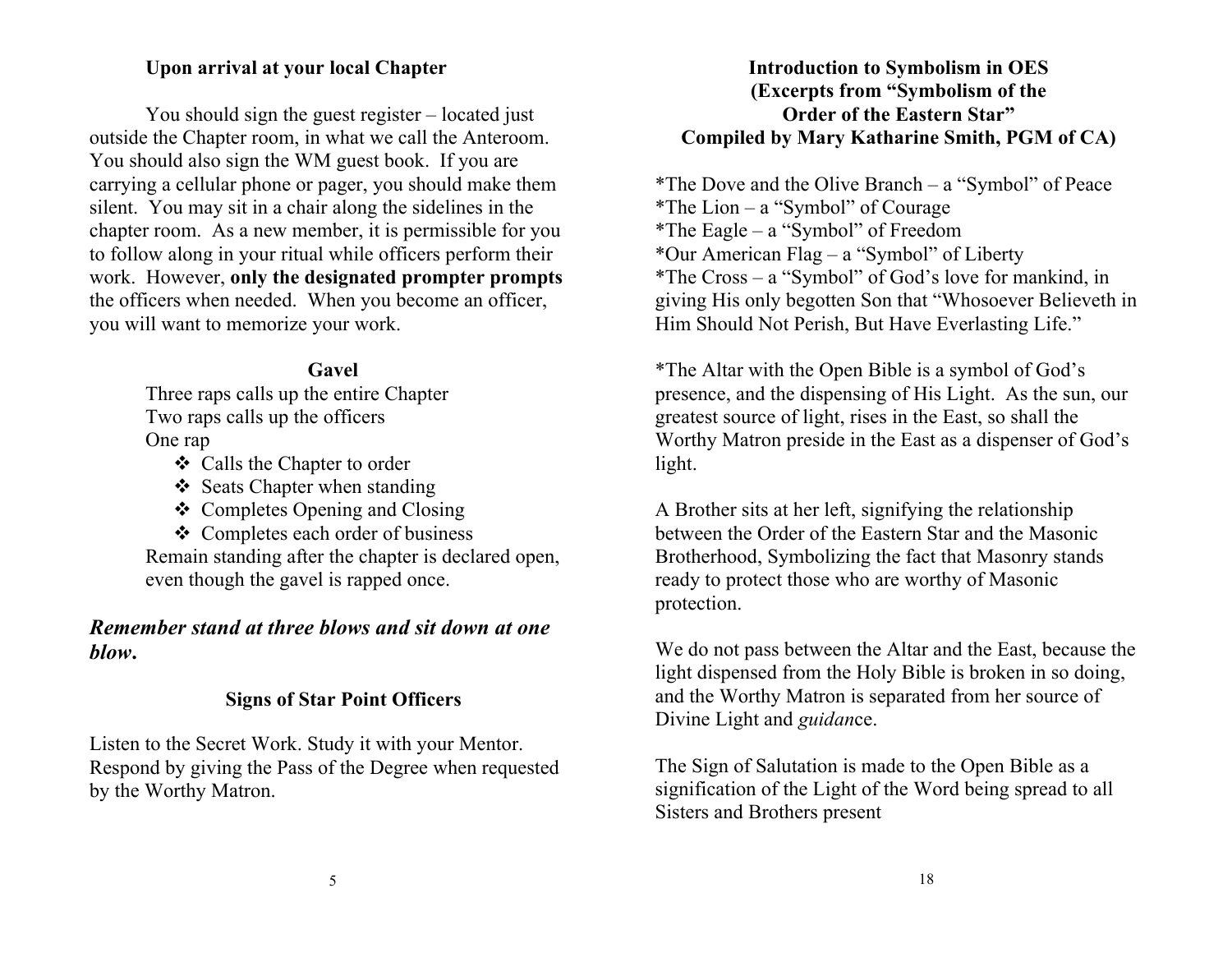## What is Grand Visitation or OV?

The Grand Visitation is the Official Visit made to the Chapter by the Worthy Grand Matron (WGM) and sometimes the Worthy Grand Patron (WGP). The WGM & WGP are the ones elected to represent the statewide membership.

#### What is ESTARL?

This is the name of the scholarships given to the students seeking religious service. It means Eastern Star Training Awards for Religious Leadership.

#### What are Educational Scholarships?

Students who are attending college in Oregon can apply for OES scholarships through the Grand Chapter's various Scholarship Committees.

## What are the Youth Groups?

These groups are the International Order of the Rainbow for Girls, Job's Daughters International (Bethel) and the Order of DeMolay for Boys.

#### Where to learn more:

- The Grand Chapter has a web site: www.oregonoes.org
- The Eastern Star Journal is published by General Grand Chapter 4 times a year and has many interesting articles.

Stand, in an attitude of reverence, when the Bible bearer with Bible enters the Chapter room before opening. Face the Altar as the Bible is carried into the Labyrinth.\*

When the Bible is open on the Altar, it creates a Holy area between it and the East, and no one is permitted to walk between them except during the initiation ceremony.

No pictures are to be taken during the ritualistic work. We do not applaud for ritualistic work. We do not applaud when people are in the Labyrinth.\*

> \*The Labyrinth is the pentagon shaped area around the Star Points with the Altar in the center.

#### The Reverent Attitude

This position is assumed during devotionals in Opening and Closing, all Obligations, and when Conductress or Chaplain enters the Labyrinth. Continue holding until all leave the Labyrinth. It is assumed by Clasping your hands loosely left palm up, the right palm down and laid over the left and hold your hands at waist level.

#### Attitude of Prayer

You need to assume the Reverent Attitude and face the Altar when the Chaplain enters the Labyrinth. Bow your head as the Chaplain kneels or if unable to kneel at the Altar, Bow as the Chaplain begins the prayer. Hold the reverent attitude during prayer. Give prayer response, "so may it ever be" after ritualistic prayer. Respond with 'Amen" when responding to a prayer given from the heart. You drop your hands to your sides when Chaplain and Conductress both leave the Labyrinth.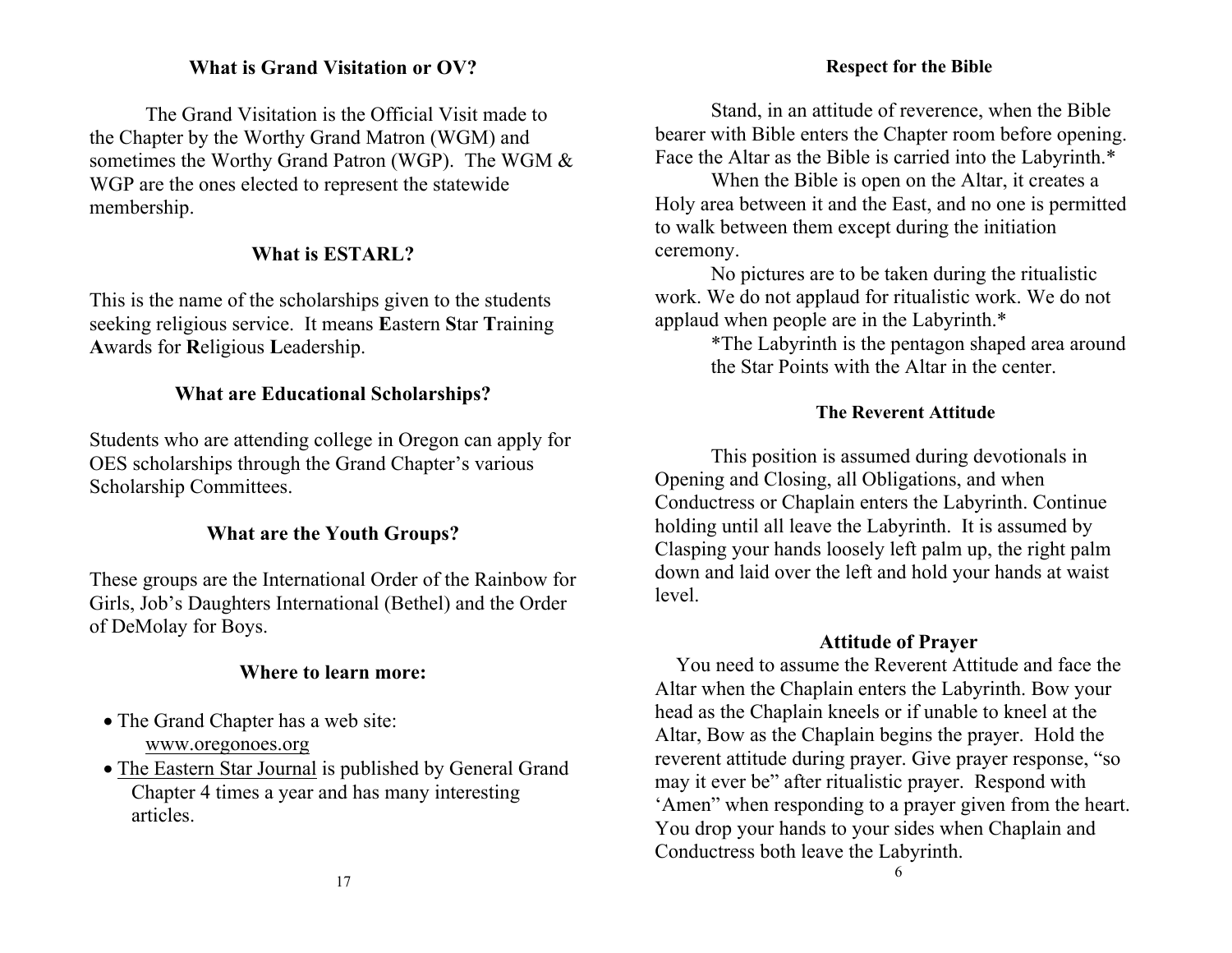## Flag Presentation

Salute the Flag when the Associate Patron takes it out of the stand and hold as long as Flag is in motion. You should follow the Flag with the body as it moves. Hold the Salute for the Pledge and the National Anthem.

## Grand Honors

Is extended to the Worthy Grand Matron, Worthy Grand Patron, Past Grand Matron, and Past Grand Patron. Grand Honors are given only when the guest is standing in the East. You should face East to West or North to South (never at an angle) when the Worthy Matron says, "Sisters and Brothers…" give in one motion by crossing the arms over the breast, the left over the right, with hands open and with a slight bow. Applause may be given during the introductions and when a guest is being escorted to the East. Applause may be given as the guest is leaving the Labyrinth, and following Grand Honors.

## Sickness and Cheer

You should report any illness or distress of any member or yourself. Be sure to share your celebrations as well.

#### **Business**

Please feel free to participate in the affairs of the chapter by asking questions or requesting clarification on any point that is not clear to you. You should stand if you wish to speak; wait until you are acknowledged, then say, "Worthy Matron…"

Voting is done "by the usual sign of the Order," which is raising the right hand. To vote by acclamation means to vote by "voice".

## Common Abbreviations Used in our Order

OES Order of Eastern Star WGM Worthy Grand Matron WGP Worthy Grand Patron PGM Past Grand Matron PGP Past Grand Patron WM Worthy Matron WP Worthy Patron GGC General Grand Chapter

#### Grand Chapter and General Grand Chapter?

The state organization is referred to as the Grand Chapter of Oregon and they meet once a year in June. At that time all the business is reported, changes are discussed and voted upon and an election is held to elect the Worthy Grand Matron and Worthy Grand Patron, along with a slate of other Grand Chapter Officers. These officers serve for one year. All members have Voting privileges. The incoming officers are installed on the final afternoon in a beautiful and meaningful program.

General Grand Chapter, is the organization which represents the worldwide membership and they meet every three years.

#### Past Grands, Past Matrons and Past Patrons?

Past Grand Matrons & Past Grand Patrons have held the top offices in Grand Chapter (state) and are introduced at all meetings. Past Matrons and Past Patrons have held the top offices in local chapters. One may be a PM (Past Matron) or PP (Past Patron) more than one time.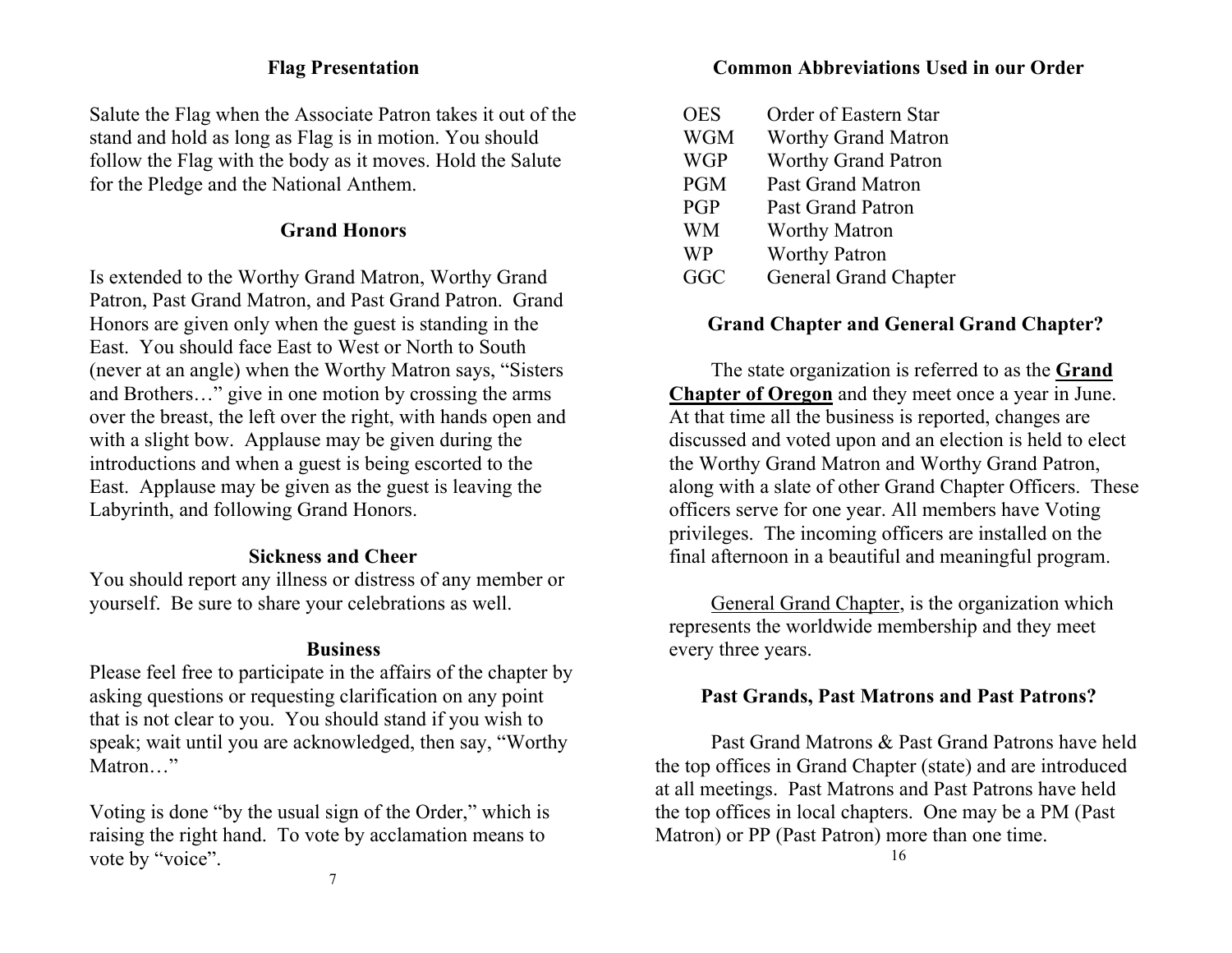#### What is Proficiency?

Each year, some Chapters have their members attend Proficiency (study) classes where you can learn more about Eastern Star and its meaning. This is also when you may learn our Secret Work.

#### The Worthy Matron's ODE CARD

An ode card will include the Worthy Matron's selections such as Theme, Colors, Flower, Scripture, etc. It will include an events calendar.

#### Your Mentor

You were assigned a Mentor and this is someone you can go to at any time to learn more about the order. Many Chapters have special meetings to practice. Also, a practice is often scheduled before an Installation of Officers. We are all Sisters and Brothers. We all make mistakes! Please don't feel embarrassed if you make one too. Really, the sky won't fall and we'll still love you.

#### Visiting Another Chapter

Be prepared to show your dues receipt. See if there is a sister or brother there that has sat with you in a chapter meeting and ask them to vouch for you. If not, you will be examined by the examining committee. Be prepared to give the signs and passes of Star Points and required Secret Work. Sign the register under the visitor section.

#### Balloting

A prospective member should only be rejected if she/he is not of good moral character or would be a destructive source in the Chapter. If a member has such knowledge, he/she should tell the Worthy Matron when the petition is read in the chapter.

The Ballot is secret and inviolable. No one discusses the ballot in the presence of those who are not members of the Order. Only the Secretary discloses the results of the ballot to the new applicants for membership. Only members of the Chapter to which application is made may vote on the application.

Usually the ballot box is placed on the altar. Members on the south ballot first after the officers have balloted. Do not carry anything in your hands or have any wrap draped loosely over your shoulders. Observe how the officers form a triangle prior to entering the Labyrinth between Ruth and Esther; you will pause at those points. After the person in front of you completes the balloting, approach the Altar and make the Salutation Sign to the open Bible, drop your hands to your sides, then you may take one step to the left and ballot with either hand. Vote for the Good of the Order: white balls are favorable; black cubes reject. NEVER cast a black cube unless you know of some good reason the applicant would not make a good member. Using a black cube for personal dislike is not good. It is not good for the Star; it is not good for Christianity. After you ballot, drop your arms to your side before taking two steps backward if possible; turn left toward Martha; leave between Esther and Martha, returning to your seat by the marching line.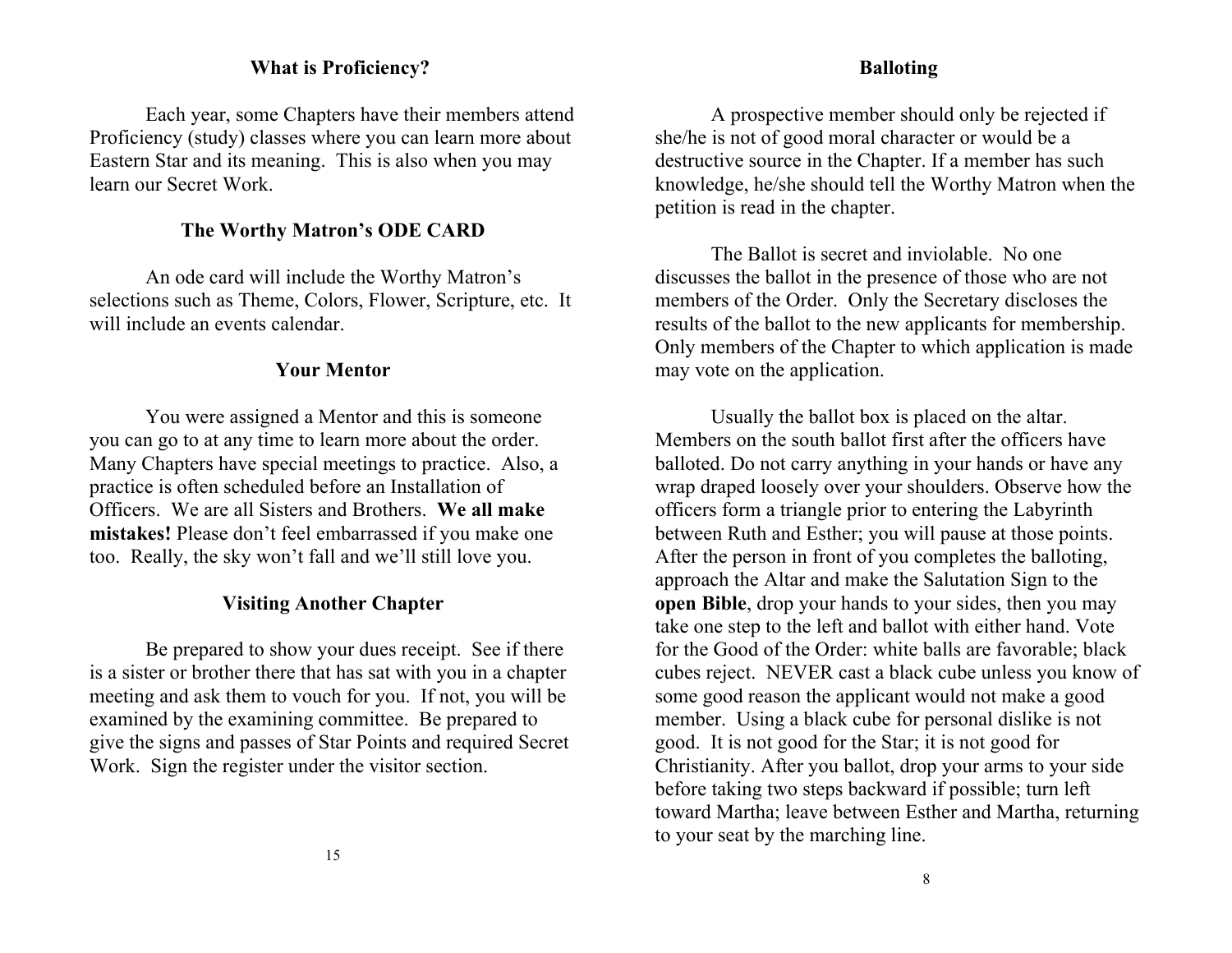#### Farewell

At the close of each meeting, the Worthy Matron addresses the Chapter with a farewell. Each member's response to the Worthy Matron is "Farewell" with a slight bow. The Worthy Matron may ask another member to give the Farewell. The response from the members is the same.

## Members may be asked to give the Mizpah Benediction. It is as follows:

May the Lord watch between me and thee while we are absent one from the other

## Entering or leaving the chapter while the meeting is in session.

If you are late in arriving, or need to leave while the Chapter is in session, remember no one is allowed to enter or leave during Opening or Closing ceremonies, nor during balloting. When entering is permitted, the Sentinel will give the alarm (rap on the door). When allowed in you will need to put wraps and purses on sideline. Then advance to the west line with hands empty, in front of the Associate Matron and the Associate Patron, Face the East (podium) and give the Salutation Sign (remember the way you held the Bible?). Please wait for the response from the presiding officer. If entering, take your seat; if retiring, wait for the Warder to open the door. (Only the Warder is allowed to open the door). If you are ill or have an emergency, you may leave without giving the Salutation Sign.

After attending a few chapter meetings, you may wish to explore the following resources. The chapter secretary should be able to make these available to you.

1. Ritual (you may have been given this at Initiation)

- 2. Chapter By-Laws (you were given this at Initiation)
- 3. Grand Chapter Constitution and By-Laws
	- (Available on line or from the secretary)
- 4. Roster of your Chapter Members.

## The Ritual

You were presented with a ritual at your initiation. It gives information about our founder Rob Morris, and explains things like - how to ballot, what the raps mean, Grand Honors, Jewels of the Officers. Lastly, you will find instructions on opening, closing, initiations and installations.

#### The Constitution & By-Laws Book

This is a book you may purchase from the Chapter Secretary or download from our website for free. It contains the Constitution, Rules, Regulations, Code of Justice, miscellaneous instructions, ceremonies, diagrams and forms that pertain to the Grand Chapter and the local chapters. This book is very informative and if you do not understand something, you can usually find the answer in this book

## The Secret Work

Each Chapter may have four copies of the Secret Work. The top officers have these copies and they are passed down each year to the new top officers. However, any member may view and study a copy of the Secret Work. The Secret Work should be memorized any of the top officers can help you or any member who has their proficiency can help you with the memorization work.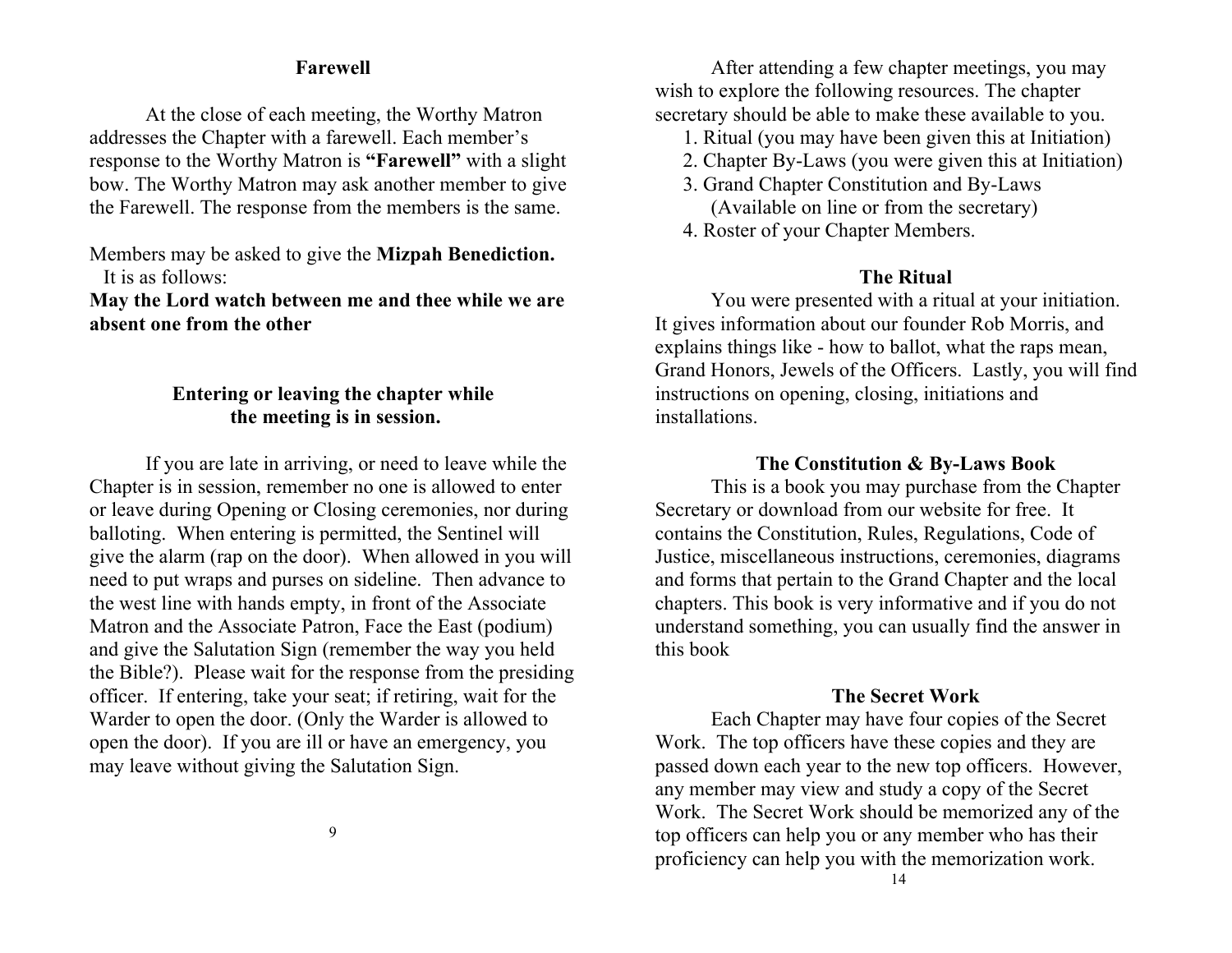

#### The Officers in a Chapter

Elections are held once a year in May. The eight elected officers are Worthy Matron, Worthy Patron, Associate Matron, Associate Patron, Secretary, Treasurer, Conductress, and Associate Conductress. The remaining 10 officers are appointed by the incoming Worthy Matron. These officers are Chaplain, Marshal, Organist, Adah, Ruth, Esther, Martha, Electa, Warder, and Sentinel. Officers step to the side of their chairs, closest to the sidelines. Elected officers stand in front of their chairs.

#### Chapter Courtesies

The chapter is headed by and is under the direction of the Worthy Matron. A member wishing to speak rises and waits to be recognized by the Worthy Matron. When this recognition is given, the member responds with a slight bow of the head and then greets – "Worthy Matron, Worthy Patron, Sisters and Brothers" and proceeds with the desired message.

The Light of the Eastern Star originates from the Holy Bible, the Great Light of all Masonic Orders. Symbolically, the light should be available to the Presiding Officer at all times. Therefore, no one passes between the altar, with the Bible open upon it, and the East (except as specifically provided in the ritual such as the initiation ceremony).

Normally, no one moves around the Chapter while in session, except as conducted by the Marshal or Conductresses. Men are conducted to the East on the South side and Women on the North side. During "Good of the Order" a member may ask: "May I be permitted to approach the East?" and on being given permission, moves to the East without escort.